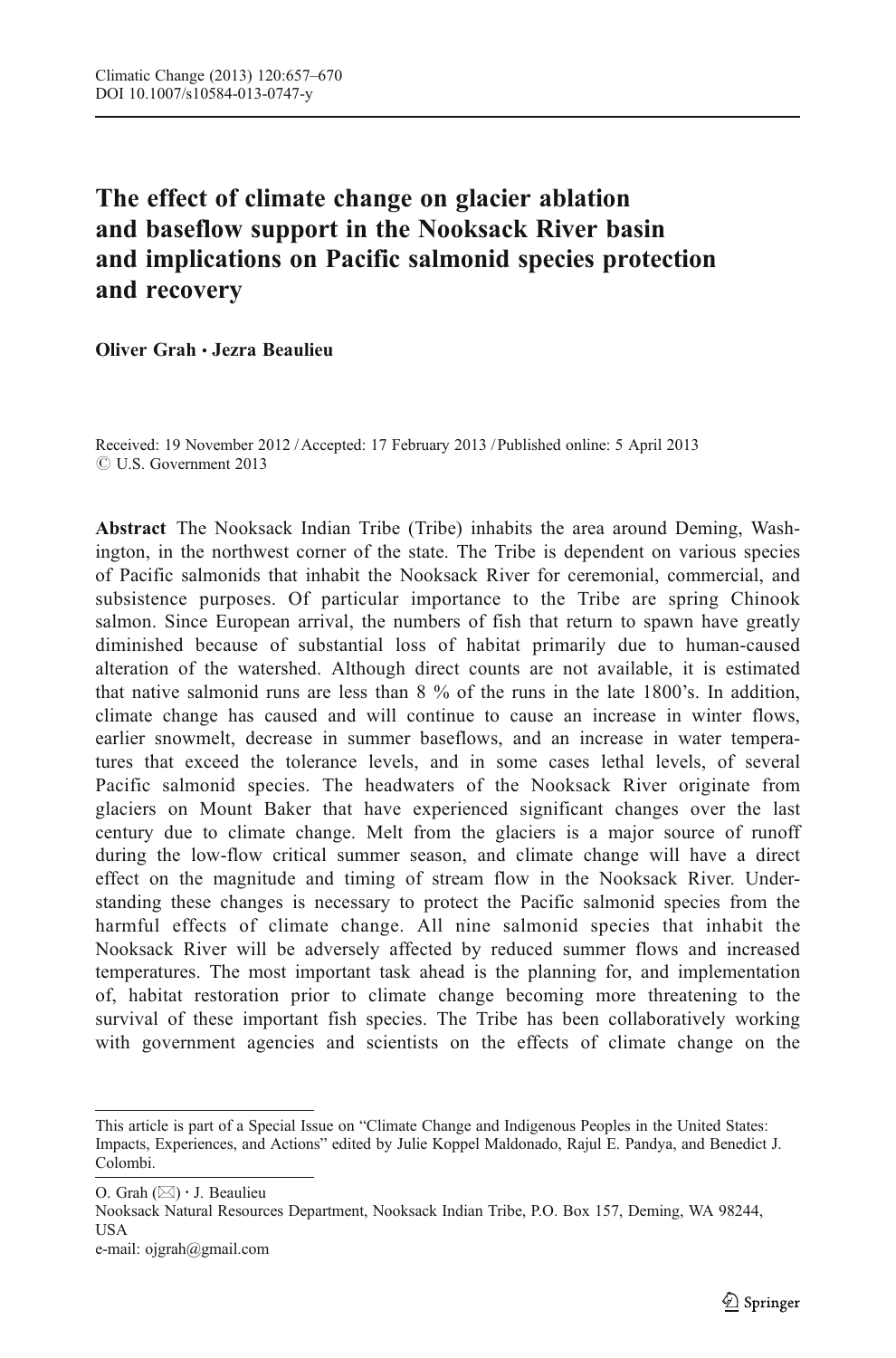hydrology of the Nooksack River. The extinction of salmonids from the Nooksack River is unacceptable to the Tribe since it is dependent on these species and the Tribe is place-based and cannot relocate to areas where salmon will survive.

# 1 Introduction

Glaciers in the North Cascades Mountains of Washington State are a critical water supply source, serving as water storage reservoirs, and their response to climate change will impact the region's water resources and fish habitat over the next century and beyond. The North Cascades occur in the north central and western portion of the State of Washington and are a very likely place for the occurrence of glaciers because of the high amount of winter precipitation (~80 % of annual mean) and relatively high altitude terrain that occurs in the snow accumulation zone (Hamlet et al. [2005\)](#page-12-0). More than 700 glaciers cover 225  $\text{km}^2$  and yield approximately 800  $m<sup>3</sup>$  of runoff each summer on the average (Post et al. [1971](#page-13-0); Riedel and Larrabee [2011\)](#page-13-0).

Air temperature, alpine snowpack, glacier extent, and streamflow in Washington have already experienced significant changes since 1950. Glacier area and volume loss have been extensive throughout the 20th century, and have been well documented by many researchers (e.g. Granshaw and Fountain [2006](#page-12-0); Nolin et al. [2010](#page-13-0); Riedel and Larrabee [2011;](#page-13-0) and Pelto [2010\)](#page-13-0). The timing and magnitude of streamflow in a high relief, snow-dominated basin, such as the Nooksack River basin, is strongly influenced by changes in temperature and precipitation (Elsner et al. [2010;](#page-12-0) Bach [2002\)](#page-12-0). The Nooksack River (Fig. [1](#page-2-0)) is comprised of three forks (North, Middle, and South) that converge near Deming, Washington, and is fed by glaciers on Mount Baker, Mount Shuksan, and other nearby peaks of the North Cascades. There are at least eight source glaciers within the Nooksack River watershed on Mt. Baker and include the Deming, Thunder, Coleman, Roosevelt, Mazama, Sholes, Heliotrope and Hadley glaciers (Fig. [1\)](#page-2-0). If glacial recession continues at its present rate, many of these glaciers may disappear entirely and their contribution to streamflow could be lost (Bach [2002](#page-12-0)).

Forecasts developed from regional general circulation models (GCM) predict increases in temperature and variable changes in precipitation over the next century that will affect snow accumulation, snow melt, glacier size, and streamflow. Of particular concern in the Nooksack River is the substantial loss of glacier-melt contribution to streamflow during the low-flow summer season. Summer baseflows have already decreased and stream temperatures have increased thereby adversely impacting Pacific salmonid habitat and fish survival (Elsner et al. [2010](#page-12-0); Mantua et al. [2010](#page-13-0)). Several of the nine salmonid species and populations (i.e., evolutionarily significant units, or ESU's) are protected under the federal Endangered Species Act (ESA). Of particular importance to the Tribe is spring Chinook salmon that return to hold, spawn, and rear in the Nooksack River. These fish are vital resources to the Tribe for ceremonial, subsistence, and commercial uses. Understanding the importance and magnitude of climate change effects on glacier-generated streamflow and fish habitat is imperative to effective planning for the restoration of damaged habitat under the current climate conditions and the future recovery and protection of fish in the Nooksack River watershed under future climate conditions. Since European arrival, the numbers of fish that return to spawn have greatly diminished because of substantial loss of habitat primarily due to human-caused alteration of the watershed. Although direct counts are not available, it is estimated that native salmonid runs are between 2 and 8 % of the runs in the late 1800's (Lackey [2000\)](#page-12-0). Declines in salmon and habitat due to the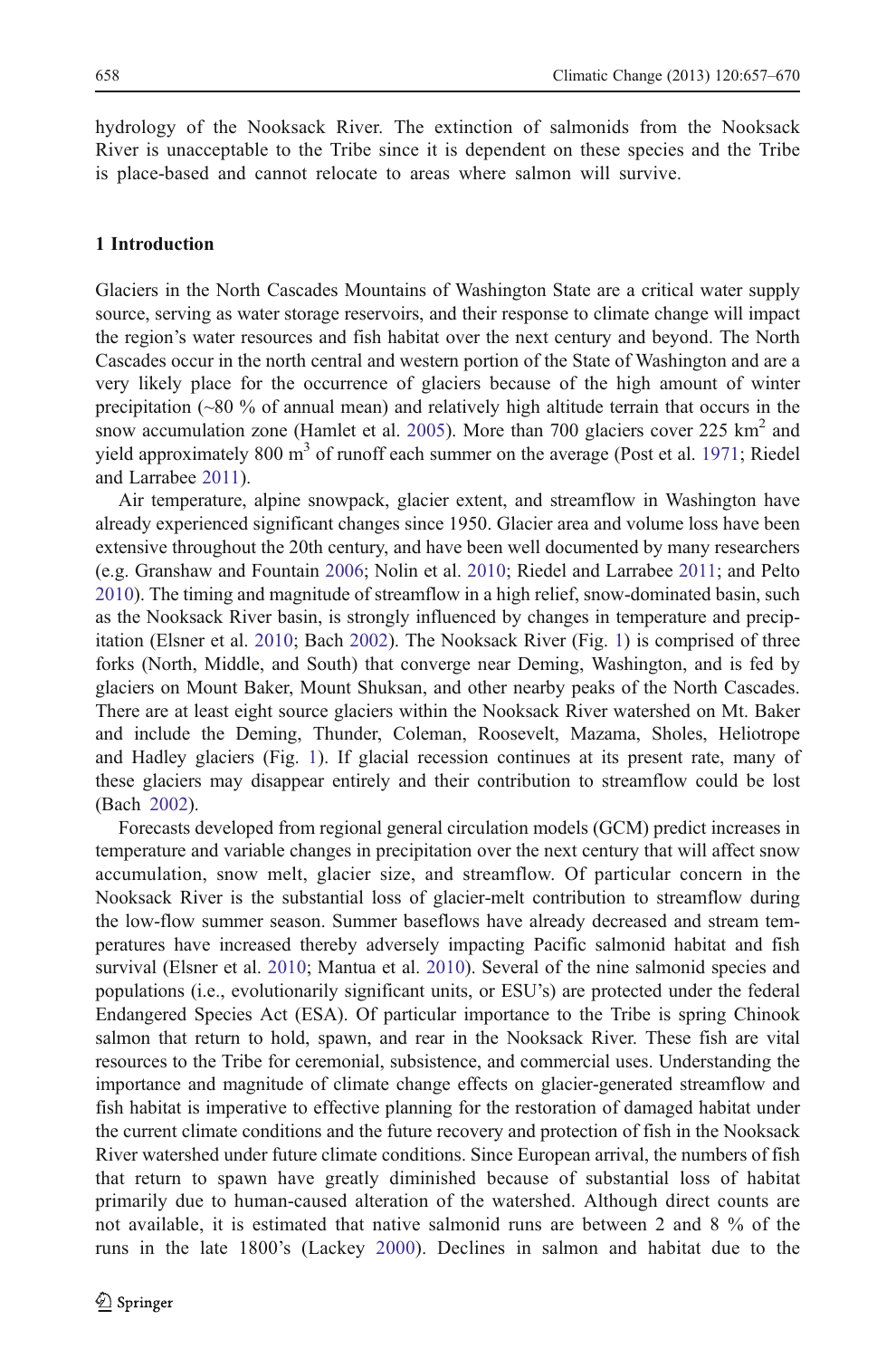$\overline{\mathbf{A}}$ 

<span id="page-2-0"></span>

Fig. 1 Geography of the Nooksack River basin near Bellingham, WA and glaciers on Mount Baker (data source: [http://glaciers.research.pdx.edu/glaciers-washington\)](http://glaciers.research.pdx.edu/glaciers-washington)

agit

adverse effects of land use and climate change pose immediate risks to Tribal rights and their way of life (Colombi [2009;](#page-12-0) Dittmer [2013\)](#page-12-0). The potential extinction of salmonids from the Nooksack River is unacceptable to the Tribe. The Tribe is dependent on salmon in the Nooksack River, is place-based, and thus cannot move their base to where salmon are located.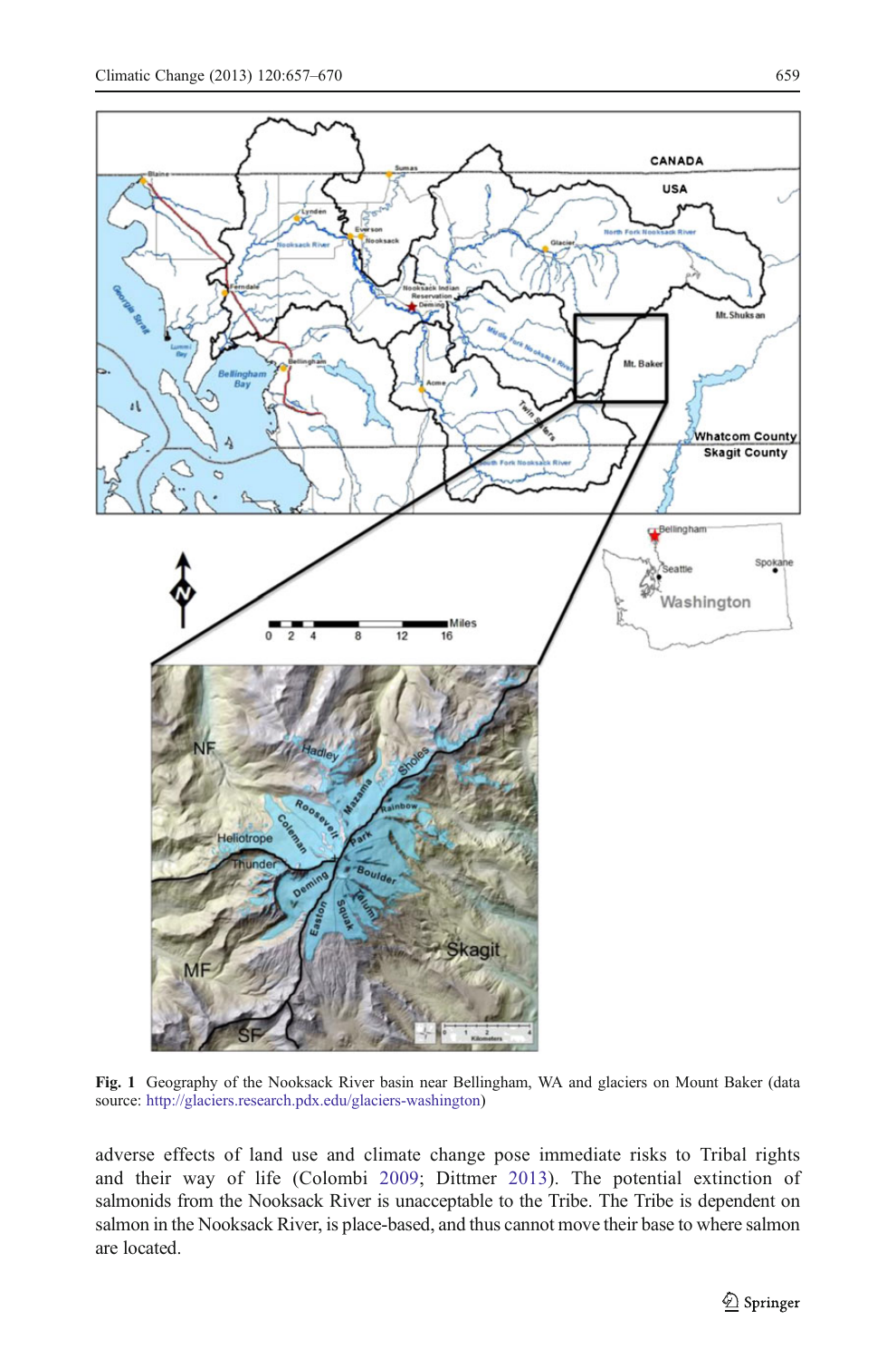## 2 Recorded trends in climate, streamflow, and glaciers

# 2.1 Climate trends of the PNW

Climate in the Pacific Northwest (PNW) is dominantly affected by atmospheric-oceanic circulation patterns like the Pacific Decadal Oscillation (PDO) and the El Nino Southern Oscillation (ENSO) because of its proximity to the Pacific Ocean. Within the Nooksack River watershed, elevation rises from sea level to 3,285 m on Mt. Baker over a distance of approximately 53 km. This relatively steep elevation gradient creates substantive orographic effects that intensify these weather patterns. Mean annual temperature has increased 0.8 °C between 1920–2003, with most warming occurring since 1975 (Hamlet and Lettenmaier [2007;](#page-12-0) Mote [2003\)](#page-13-0). This rate is 50 % greater than the average global warming during the same period (Mote [2003](#page-13-0)). Between 1920 and 2000, annual precipitation in the PNW increased approximately 14 %, with a 37 % increase in spring, 12 % increase in winter, 9 % increase in summer, and a 6 % increase in autumn (Mote [2003](#page-13-0)). The intensity of precipitation has slightly increased, and is more prominent during winter months.

The western slopes of the North Cascades receive approximately 1,250 mm of precipitation annually that predominantly falls as snow during the cool season (October–March). This region relies on melting snowpack and glaciers to sustain runoff during the warm season from April–September (Elsner et al. [2010\)](#page-12-0). Snowpack is sensitive to both temperature and precipitation, but temperature is the dominant driver of changes in snowpack and glacier extent (Elsner et al. [2010](#page-12-0); Mote et al. [2005](#page-13-0); Hamlet et al. [2005;](#page-12-0) Mote and Salathé [2010\)](#page-13-0). Because of its maritime climate, a large part of the North Cascades that accumulates snow is only a few degrees below freezing during the winter months, making snowpack much more vulnerable to small increases in winter temperature (Stewart [2009](#page-13-0)). The observed increases in winter temperature have caused more precipitation to fall as rain rather than snow, which has resulted in declining glacier mass balance and altered streamflow regimes (Mote et al. [2008](#page-13-0); Pelto [2008;](#page-13-0) Elsner et al. [2010](#page-12-0)).

Snowpack is commonly measured as snow water equivalent (SWE, ratio of depth of liquid water to depth of snow containing that water), and is determined near its peak on April 1st. Between 1950–2006, snowpack has declined 25 % in the North Cascades, with the largest decreases at low to mid elevations (<2,000 m) (Mote et al. [2008](#page-13-0)). Lower elevations  $(\leq1,000 \text{ m})$  have experienced decreases in SWE by 40 % or more, and higher elevations  $(>2,000 \text{ m})$  have experienced decreases in SWE of 15 % to 35 % relative to the 1916–1970 period (Mote et al. [2008\)](#page-13-0). This gradient is strongly correlated with the observed increases in temperature and declines in snow precipitation (Mote [2003](#page-13-0); Mote et al. [2005\)](#page-13-0). Casola et al. ([2009\)](#page-12-0) and Minder [\(2010](#page-13-0)) have estimated that approximately 15 % loss of snowpack occurs per 1 °C increase in air temperature.

# 2.2 Climate trends in the Nooksack River watershed

Meteorological data has been collected within the Nooksack River watershed at various locations and elevations, with a varied range of record lengths. The Clearbrook weather station has the longest record dating back to 1895, and is located approximately 42 km westnorthwest of Mount Baker at an elevation of 20 m. This station is useful for low-elevation climate trends, but is not necessarily representative of the climate conditions affecting the glaciers. Snow telemetry (SNOTEL) stations within the watershed are at higher elevations on the flanks of Mount Baker, yet have shorter record periods making trends, if any, more difficult to discern. The most valuable high-elevation records are those of the Wells Creek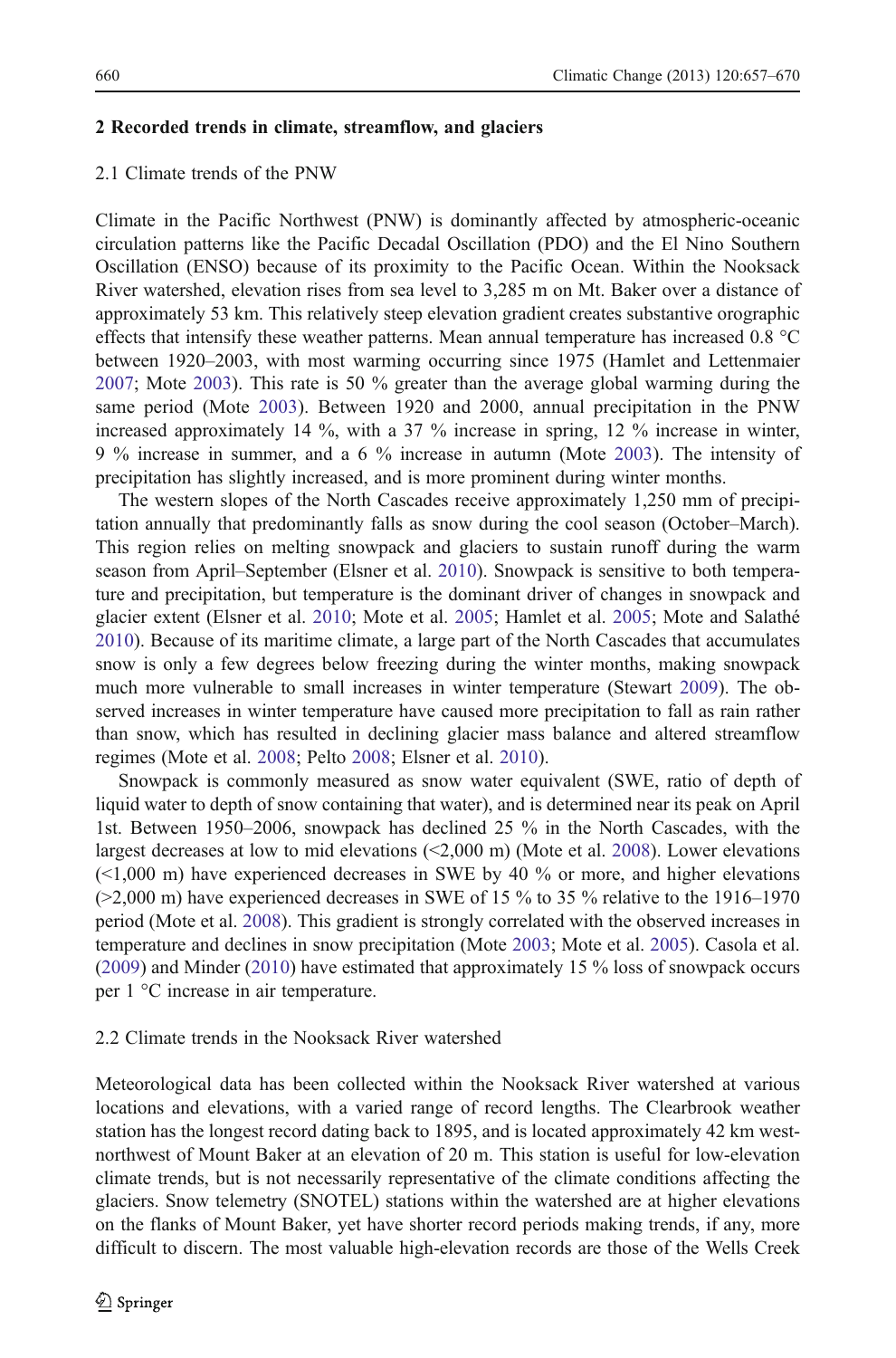and Schreiber's Meadow stations, dating back to 1995 and 1959, respectively. The Wells Creek station (1,228 m) is located on the north side of Mount Baker and Schreiber's Meadow station (1,036 m) is located on the south side. High elevation observations of temperature and precipitation are crucial for assessing meteorological effects on glaciers and streamflow in the lower elevations of the watershed, but longer records are necessary to interpret trends.

Mean annual temperature at Clearbrook has increased 1.4 °C from 1895 to 2010 at a rate of 0.12 °C per decade (OWSC [2012\)](#page-13-0), whereas Wells Creek has only experienced a slight increase  $(\sim 0.3 \text{ °C})$  in mean temperature from 1995 to 2010 (NRC[S2012\)](#page-13-0). Overall, summer temperatures have increased more than winter temperatures, which is consistent with trends in the region. Compared to the state average, the Nooksack River watershed has lower than average summer temperatures and higher than average winter temperatures due to its maritime climate.

Annual precipitation at Clearbrook has decreased by 11 % from 1895 to 2010, with summer precipitation increasing 11 % and winter precipitation decreasing by 26 %. This is not consistent with other regional trends, as winter precipitation has generally increased more than summer precipitation throughout the state (OWSC [2012\)](#page-13-0). Winter precipitation at Wells Creek has also slightly decreased from 1995 to 2010, which is not obvious from 2010 to 2012 when there exists a positive trend in winter precipitation due to the La Nina phase of ENSO. April 1st SWE at Schreiber's Meadow has decreased nearly 26 % from 1959 to 2012, but decreased nearly 31 % prior to La Nina in 2010 (NRCS [2012\)](#page-13-0). This is consistent with trends throughout the North Cascades at elevations below 2,000 m. Longer-term records and higher elevation weather stations are necessary for a more meaningful analysis of climate trends in the Nooksack River Basin.

## 2.3 Trends in glacier mass balance

Glaciers have long been the most visible and sensitive indicators of climate change and serve as one of the most useful proxies for measuring such change. Regional and local climate affects the magnitude of accumulation and ablation (or loss of ice volume and extent due to melt and sublimation), or mass balance, on a glacier depending on temperature and types and amounts of precipitation. The North Cascades glaciers are losing mass not only because of an extended melting season, but because they are receiving less snow accumulation. Precipitation is more frequently falling as rain rather than snow, resulting in a snowpack that cannot retain meltwater internally by refreezing, thereby reducing the amount of ice lenses and overall glacial ice accumulation (Kaser and Osmaston [2002](#page-12-0)). Estimates from Granshaw and Fountain ([2006](#page-12-0)) suggest that ice cover in the North Cascades National Park, located approximately 8 km east of Mt. Baker, has reduced by 50 % in the last 100 years. Pelto ([2006\)](#page-13-0) states that 75 % of the North Cascade glaciers are rapidly thinning in their accumulation zone and are in disequilibrium with the current climate. The remaining 25 % generally occur at higher elevations and could approach equilibrium under the current climate without further warming. Pelto ([2010\)](#page-13-0) concluded that glacial retreat and declining mass balance is ubiquitous, rapid and increasing, with widespread thinning across the entire length of the glaciers suggesting that retreat will continue in the foreseeable future with continued climate change.

Mount Baker is the most northerly stratovolcano in the North Cascades with 12 main glaciers (including two small glacierets) covering an area of  $38.6 \text{ km}^2$  and ranging in elevation from 1320 to 3270 m (Pelto and Brown [2012\)](#page-13-0). Approximately 22  $km^2$  of glaciated area drains into the Nooksack River (Table [1\)](#page-5-0). Pelto and Brown ([2012\)](#page-13-0) show that the average retreat of glacier termini has been approximately 370 m over the period of 1979–2009. Mt.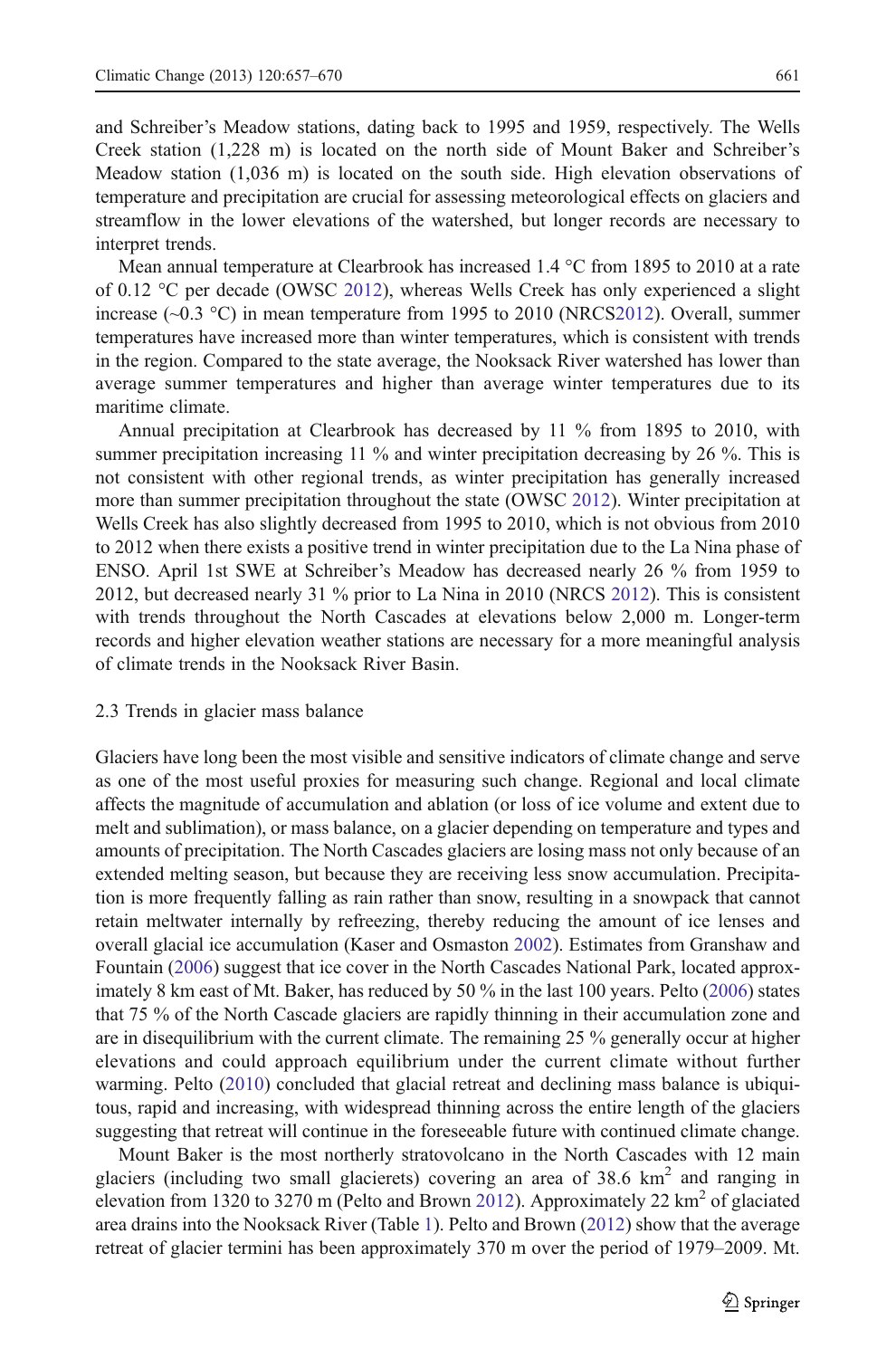<span id="page-5-0"></span>

| <b>Table 1</b> Characteristics of Mount Baker glaciers, including retreat from 1979 to 2009, the drainage basin |
|-----------------------------------------------------------------------------------------------------------------|
| (Middle Fork (MF), North Fork (NF), or Skagit (SK)), and cumulative mass balance (MB) and survival factor       |
| (SF) for the period 1990–2008 (Easton and Sholes) and 1986–2008 (Rainbow). Table adapted from Pelto and         |
| Brown $(2012)$ and Pelto $(2010)$                                                                               |

| Glacier<br>Name | Area<br>(km <sup>2</sup> ) | Elevation<br>Range (m) | Aspect<br>$(\text{deg})$ | Retreat (m) | Drainage  | Cumulative<br>MB(m) | SF             |
|-----------------|----------------------------|------------------------|--------------------------|-------------|-----------|---------------------|----------------|
| Deming          | 4.79                       | 1350-3200              | 215                      | $-360$      | MF        |                     |                |
| Easton          | 2.87                       | 1680-2900              | 195                      | $-320$      | <b>SK</b> | $-9.41$             | Yes            |
| Squak           | 1.55                       | 1700-3000              | 155                      | $-300$      | <b>SK</b> |                     |                |
| Talum           | 2.15                       | 1800-3000              | 140                      | $-240$      | <b>SK</b> |                     |                |
| Boulder         | 3.46                       | 1530-3270              | 110                      | $-520$      | <b>SK</b> |                     |                |
| Park            | 5.17                       | 1385-3270              | 110                      | $-360$      | <b>SK</b> |                     |                |
| Rainbow         | 2.03                       | 1340-2200              | 90                       | $-480$      | <b>SK</b> | $-8.16$             | Yes            |
| <b>Sholes</b>   | 0.94                       | $1610 - 2110$          | 330                      |             | NF        | $-10.59$            | N <sub>0</sub> |
| Mazama          | 4.96                       | 1480-2970              | 10                       | $-410$      | NF        |                     |                |
| Coleman         | 4.13                       | 1380-3270              | 320                      | $-340$      | NF        |                     |                |
| Roosevelt       | 3.57                       | 1584-3270              | 320                      | $-340$      | NF        |                     |                |
| Thunder         | 0.81                       | 1870-2490              | 295                      |             | MF        |                     |                |
| Hadley          | 0.78                       | 1880-2237              | 30                       |             | NF        |                     |                |
| Heliotrope      | 1.68                       | 1885-2362              | $\Omega$                 |             | MF        |                     |                |

Baker mass balance and accumulation area ratio (AAR) values are generally higher than the rest of North Cascade glaciers because of higher elevations and greater amounts of winter precipitation. As a result, the accumulation zones on Mt. Baker glaciers have experienced minimal thinning, although termini have seen significant retreat (Pelto and Brown [2012](#page-13-0)). Rainbow, Easton and Sholes glaciers have been observed since 1990, though only the Sholes Glacier drains into the Nooksack River. The mean annual balance of these glaciers has been −0.51 m w.e. from 1990 to 2010, which corresponds to a mass loss of  $12-20\%$ , assuming the mean thickness of is  $50-$ 75 m (Post et al. [1971;](#page-13-0) Harper [1993](#page-12-0); Pelto and Brown [2012\)](#page-13-0). Rainbow and Easton glaciers are not experiencing significant thinning in their accumulation zones, suggesting that they are undergoing an equilibrium response to the current climate. Although retreating, they could theoretically approach a new stable position, but it is unlikely. It is uncertain whether the same response applies to future climatic conditions. There are minimal field observations of the glaciers that directly feed the Nooksack River, emphasizing the need for more thorough investigation.

Despite localized differences in glacier behavior, all North Cascades glaciers are responding to regional climate change. Correlation coefficients between each glacier exceed 0.8 indicating a widespread similar response amongst all glaciers (Pelto [2010](#page-13-0)). This does not depreciate the importance of local orographic effects that control amounts of precipitation delivered to the glaciers. Mt. Baker receives the most snowfall in the North Cascades, which buffers increasingly negative glacier mass balances, relative to other North Cascade glaciers. Precipitation trends in the Nooksack River watershed indicate that winter precipitation is overall decreasing, which is not consistent with regional trends. If this trend continues, glaciers on Mount Baker will accumulate increasingly less snow, ultimately having many implications for mass balance and streamflow.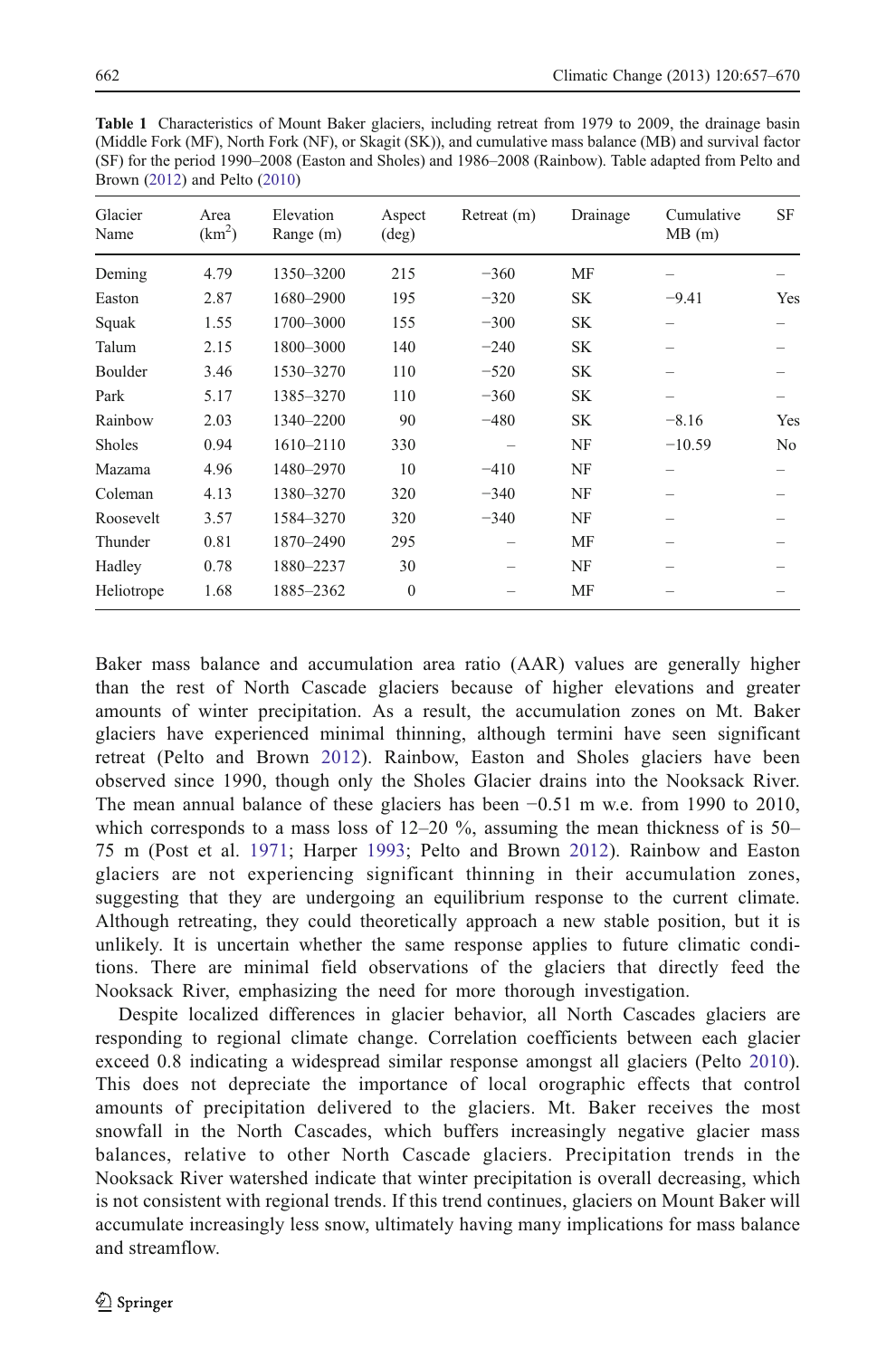### 2.4 Trends in Nooksack River streamflow and temperature

The effects of changes in snow accumulation and glacier mass balance on streamflow in the river have been measured in response to climate change. Studies by Pelto ([2008\)](#page-13-0) throughout the watershed compare the historical average discharge of the North Fork (NF) Nooksack River, Middle Fork (MF) Nooksack River, and main stem of the Nooksack River during the ablation season (July–September). From 1963 to 2003, average summer streamflow decreased by nearly 30 % and winter flows increased approximately 1 % (Bach [2002;](#page-12-0) Pelto [2008\)](#page-13-0). The average decreases in summer flows were 21 % in the NF Nooksack River at Glacier and 28 % in the main stem at Ferndale. Flows in the MF Nooksack River have consistently decreased between 1934 and 2003, but measurements are made below a diversion dam, so trends are not purely representative of climate conditions or glacier behavior. The mean meltwater contribution of high elevation snowpack to summer flow in the Nooksack River basin is estimated to be nearly 30 % of the mean daily discharge (Bach [2002\)](#page-12-0). This estimate is similar to the heavily glaciated Thunder Creek basin in North Cascades National Park (NPS [2012](#page-13-0); Pelto [2008\)](#page-13-0). If the current climate trend continues, and glacier mass is absent, there will be 20–30 % less summer flow and spring peak runoff will occur earlier in the year. Mean annual discharge has not significantly increased as a result of increased glacier contribution suggesting that precipitation levels and snowcover are decreasing at approximately the same rate (Bach [2002](#page-12-0)).

Adverse changes in streamflow caused by climate change also exacerbate stream temperatures. A study by Isaak et al. ([2011](#page-12-0)) and others assessed long-term stream temperature trends in the PNW from 1980 to 2009. They detected a cooling trend in the spring and a warming trend in the summer, fall and winter, with net warming of  $+0.22 \text{ °C}$  (Isaak et al. [2011](#page-12-0)). Air temperature was responsible for 82–94 % of the variability in stream temperature. These results suggest that many streams in the PNW are responding to climate change (Isaak et al. [2011\)](#page-12-0).

The Tribe has been measuring stream temperatures throughout the Nooksack River watershed since 1999 to establish a baseline and to detect trends in temperature. Data indicates that stream temperatures closely mirror air temperature, but no discernible trends in stream temperatures are evident (NIT [2012\)](#page-13-0). However, this relationship emphasizes that under climate change, when atmospheric temperatures increase, stream temperatures may also increase.

#### 3 Climate projections with climate change

#### 3.1 Climate projections for the PNW

In the PNW, mean annual temperature is projected to increase  $1.1-2.9$  °C and annual precipitation will likely increase 1.3–3.8 % by the 2080s, averaged and compared to 1970–1999 (Mote and Salathe [2010](#page-13-0)). Temperature will increase for all seasons, with most warming in the summer months, but changes in precipitation are less certain than changes in temperature (Mote and Salathe [2010\)](#page-13-0). Summer precipitation will likely decrease 14–40 % by 2080s, and winter precipitation will increase on average by only 8 % by the 2080s. There will likely be an increase in frequency and duration of extreme precipitation, though variable in magnitude (Salathe [2006](#page-13-0); Rosenberg et al. [2010](#page-13-0); Tebaldi et al. [2006\)](#page-13-0), and an increase of 5–10 % in storm intensity for the North Cascades (Salathe et al. [2010](#page-13-0)). Models project there will be between 27–65 % decrease in annual snowpack by the 2080s relative to the 1971– 2000 average (Elsner et al. [2010](#page-12-0)). By the 2080's, snowpack will decrease 36–71 % below 1,000 m, 25–63 % at mid-elevations between 1,000–2,000 m, and 15–54 % above 2,000 m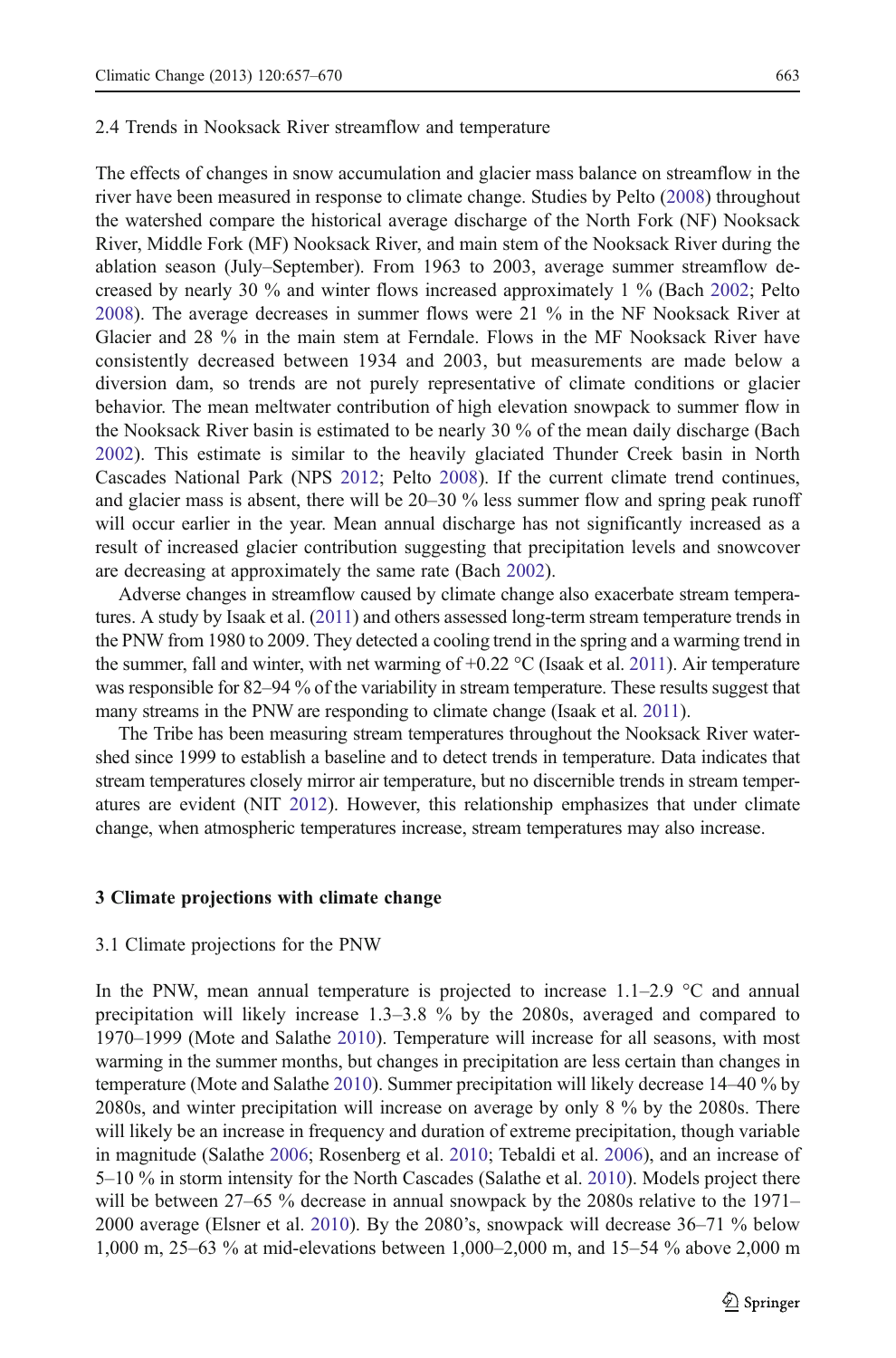(Elsner et al. [2010](#page-12-0)). The 0  $\degree$ C isotherm will continue to retreat to higher elevations, resulting in a reduced area of snow accumulation and earlier snowmelt.

## 3.2 Projections for the North Cascade and Mount Baker glaciers

Those glaciers with accumulation zone thinning, emergence of new outcrops, recession of margins, which includes 10 of 12 North Cascade glaciers with annual measurements, are not forecast to survive the current climate (Pelto [2010\)](#page-13-0). Accumulation area ratio (AAR) observations are frequently below 30 % suggesting a lack of consistent accumulation, which will continue in the foreseeable future (Pelto [2010](#page-13-0)). Also, those glaciers with the lowest mean elevation have, and will likely experience, the most dramatic changes in volume. Conversely, higher elevation glaciers, like those on Mt. Baker, have the capacity to approach equilibrium with the current climate conditions, though it is unlikely if mean temperature continues to increase. Once glaciers retreat to their accumulation zones, they are substantially less sensitive climate and their retreat rate declines (Hoffman et al. [2007](#page-12-0)).

If precipitation projections exhibit net increases, higher elevation glaciers may still accumulate significant amounts of snowfall. Although snowpack is projected to decrease overall, it may still remain robust at the highest elevations. Increased summer temperatures will result in higher melt rates, but increased winter precipitation may result in greater snow depth at higher elevations that could potentially buffer the direct melt of glacial ice (Bach [2002](#page-12-0)). Alternatively, if winter temperatures increase enough to cause precipitation to dominantly fall as rain rather than snow at elevations above 2,000 m, glacial ablation could eventually occur during all seasons, significantly increasing glacier loss. The combined influence of increased temperature and increased precipitation on higher elevation glaciers with climate change is still uncertain because most monitoring has occurred at low to mid-elevations, and downscaling methods are too coarse in scope. There is a perceived inconsistency between the trends seen over the last half century, which indicate that winter precipitation is decreasing, and the projections for the region, which indicate that winter precipitation will increase. This must be addressed with finer-scale downscaling models in order to infer changes to glacier accumulation and its subsequent effect on streamflow and salmon habitat. The Tribe has initiated studies that will focus on higher elevations on the glaciers of interest.

# 3.3 Projected changes in streamflow

As a result of changes in the timing of precipitation, declining snowpack, and glacier retreat, streamflow timing will likely shift significantly to earlier spring runoff. Increases in stream temperature are also expected as there will be less snow and ice contribution to summer runoff (Elsner et al. [2010\)](#page-12-0). Summer baseflows in the PNW will initiate earlier in the summer and will diminish further into late summer and early fall. The warm season (April to September) runoff is projected to decrease by 16–19 % by the 2020s, 22–28 % by the 2040s and 34–43 % by the 2080s (Elsner et al. [2010](#page-12-0)). This will result in depleted Pacific salmonid summer and fall habitat due to reduced quality and quantity of flow, which limits spawning and rearing habitats and overall ecosystem health. The degree of adverse impact will depend on the specific species, stock, and life stage. By 2040, 16 watersheds in the Cascades, including the Nooksack River watershed, are characterized as critical basins with water shortages for fish habitat that will experience a significant to severe impact on summer low flows (Fig. [2\)](#page-8-0). The cool season (October to March) runoff is projected to increase by 10– 13 % by the 2020s, 16–21 % the 2040s and 26–35 % by the 2080s as a result of projected increased winter rain precipitation and melting snowpack. Because of increased winter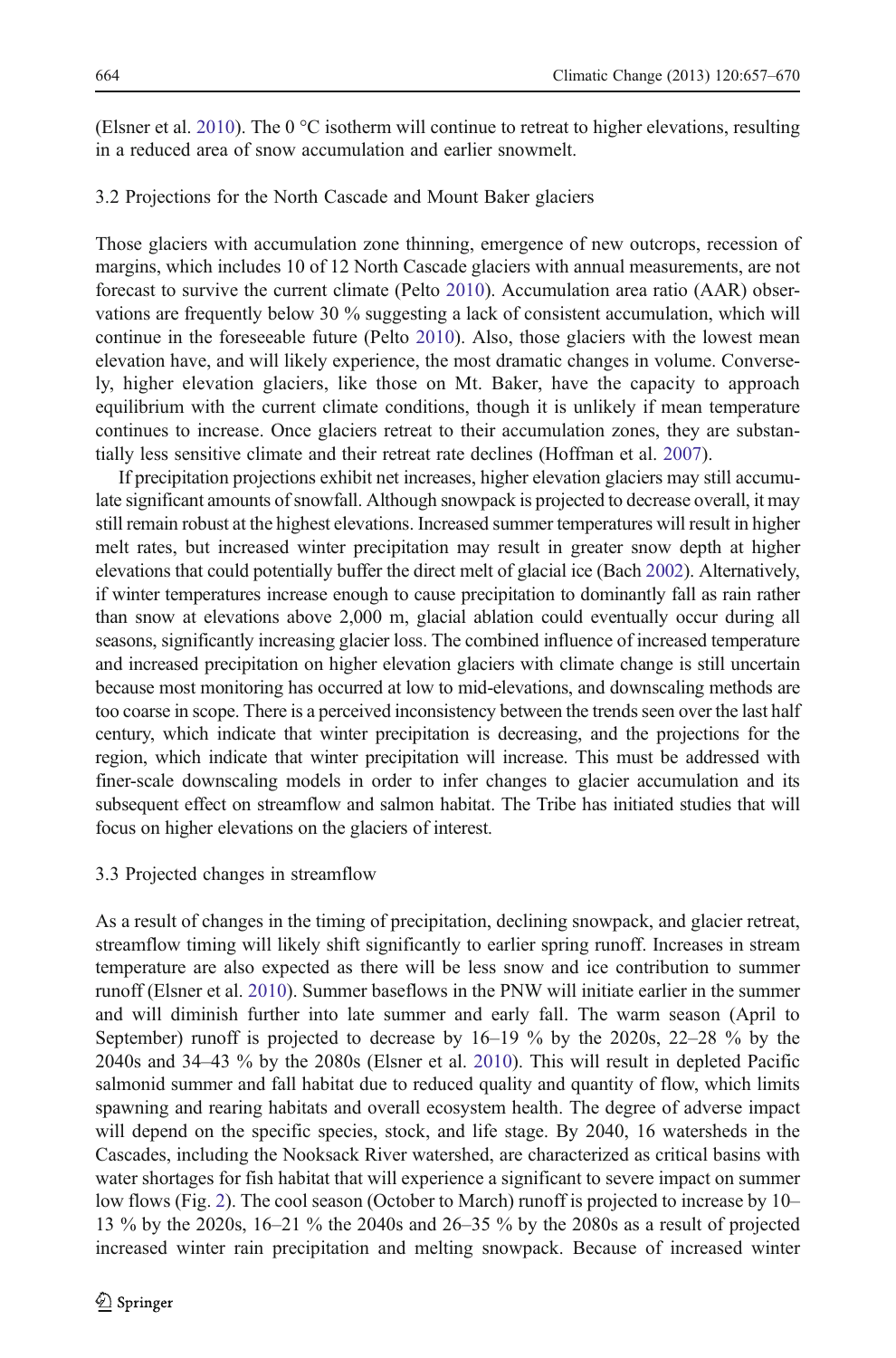<span id="page-8-0"></span>

2040 Projected Climate Change Impact on Summer Flows by WRIA

Fig. 2 Projected impact of climate change on summer low flows by the year 2040 for major watersheds in Washington State (From WTAGBI Report [2010\)](#page-13-0)

flows, the total annual streamflow is expected to increase on average across the state by 0– 2 % by the 2020s, 2–3 % by the 2040s, and 4–6 % by the 2080s (Elsner et al. [2010\)](#page-12-0). Though modest, these changes will be primarily driven by increases in winter precipitation, regardless of whether it falls as rain or snow.

Dickerson and Mitchell ([2012,](#page-12-0) in review) have modeled the effects of climate change on streamflow in the Nooksack River watershed, where they simulated future streamflow in the entire Nooksack River watershed by utilizing a range of future climate conditions produced by GCMs. Their results from three model simulations predict that a substantial increase in winter (30 to 97  $\%$  increase), spring (23 to 32  $\%$  increase), and fall (21 to 30  $\%$  increase) streamflow, and a substantial decrease in summertime flows (up to 40 % decrease) will likely occur by the year 2075. The Climate Impacts Group ([2013\)](#page-13-0) downscaled models suggest similar changes in streamflow. Spring snowmelt peak runoff will likely shift to earlier in the year and eventually combine with the winter peak runoff generated by rainfall as the snowdominant portion of the watershed trends toward a transitional watershed, and the transitional portion of the watershed trends toward a rain-dominant watershed. Thus, the shape of the hydrograph will change, with one broad peak occurring from December through May, and quick recession to baseflow levels in July. As such, baseflows will initiate earlier in the summer and extend through October.

The glacial melt contribution to streamflow will eventually decrease as atmospheric temperatures increase and glacial extent decreases (Dickerson and Mitchell [2012,](#page-12-0) in review); however, the proportion of the summer baseflows contributed by glacier melt will increase due to reduction in precipitation in the summer time with climate change (Riedel and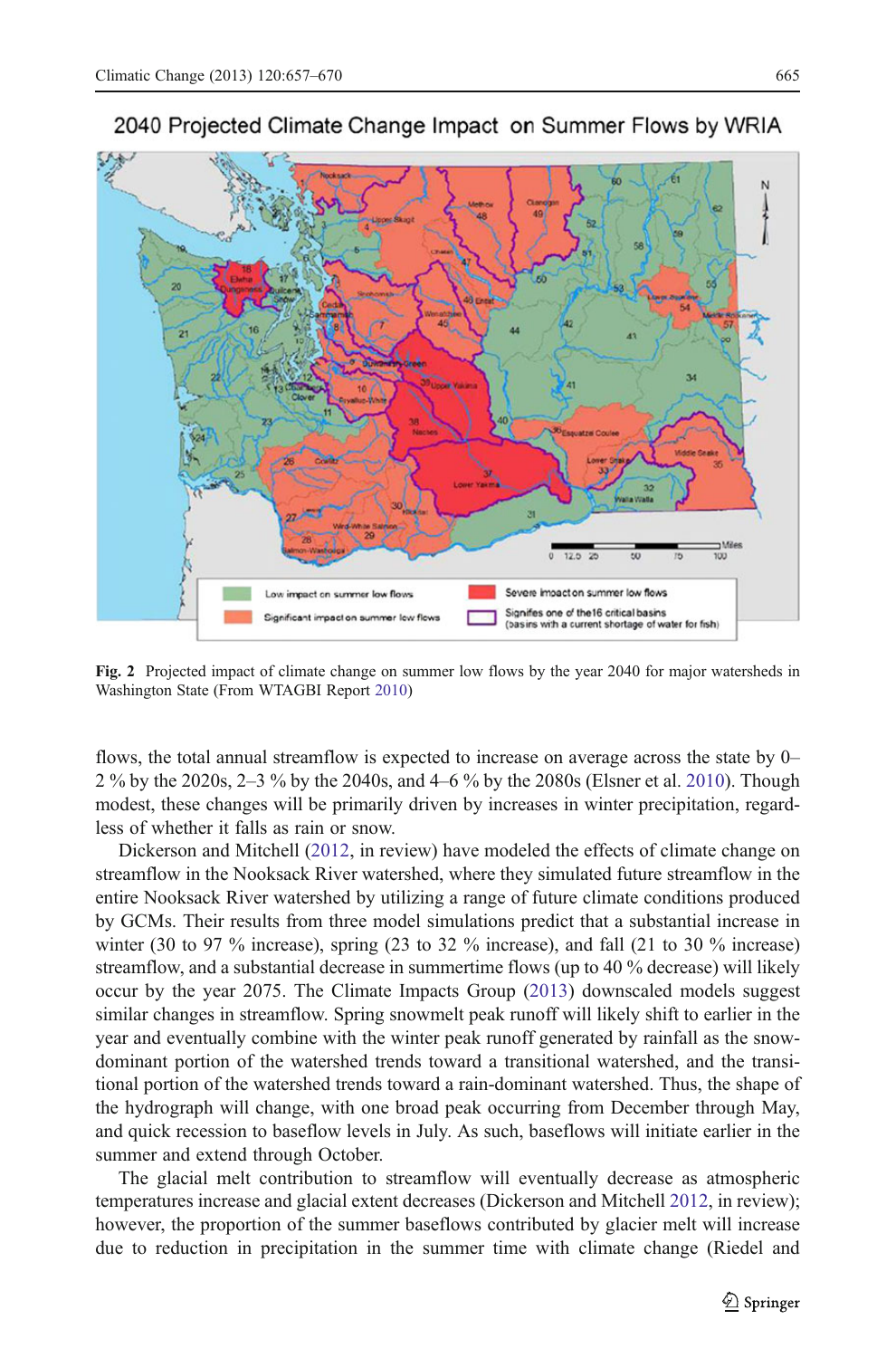Larrabee [2011\)](#page-13-0). Seasonal snowpack, however, has the most control of streamflow in a changing climate. Simulations indicate that maximum SWE will decrease through time and shift to earlier in the season resulting in earlier spring melt peak, which is consistent with other regional research (Elsner et al. [2010](#page-12-0); Mote and Salathe [2010;](#page-13-0) Hamlet et al. [2005](#page-12-0)). Additionally, warmer winter temperatures will lead to more rain-on-snow events that cause more frequent and higher peak flow events (Dickerson and Mitchell [2012,](#page-12-0) in review).

Mitchell ([2013](#page-13-0)) found that the glacial meltwater component of late summer streamflow in the MF Nooksack River varied considerably for a range of climate conditions and scenarios. Glacier meltwater contribution was between 8.4 % and 26.1 % of total flow for the present climate conditions and 33.7 % for the predicted climate conditions. The results of the study further suggest that late-summer runoff could be reduced by anywhere between 3.1 % and 8.6 % as a result of a 17 % reduction in glacier size predicted for the next 50 years, and a reduction ranging from 6.7 % to 19.4 % as a result of a 48 % reduction in glacier size predicted for the year 2150. Overall, there will likely be an increase in glacier melt contribution to summer baseflows, followed by a substantial reduction once the glaciers entirely recede.

Similar studies have been conducted in other PNW watersheds that quantify the glacier melt contribution to streamflow. Pelto [\(2011](#page-13-0)) assessed glacier retreat and summer runoff in the Skykomish River Basin in Washington from 1950 to 2009 and found that the 45 % reduction in glacier area over this period led to a 38 % reduction in glacier runoff. The decline in glacier contribution to river discharge was only pronounced during low flows in late summer. A study conducted in the Hood River Basin of Oregon showed that  $41-73$  % of late summer streamflow is derived from glacier melt (Nolin et al. [2010](#page-13-0)). The study found that although projected temperature increase will increase glacier melt contribution to streamflow, widespread glacier recession will ultimately lead to substantial declines in streamflow during the summer months. However, glacier runoff will stay the same or increase if the glaciercovered area decreases  $\leq$ 15 % for every 1 °C increase in temperature (Nolin et al. [2010](#page-13-0)). The methodologies of these studies should be incorporated into future research and planning in the Nooksack River watershed to fully assess the impact of climate change on glacier ablation, streamflow, and subsequent loss of fish habitat. The Tribe is implementing studies on Mt. Baker glaciers to better determine their behavior in response to recent climatic trends and subsequent climate changes in regard to glacier melt contributions to the Nooksack River.

#### 4 Implications for salmonids

The Nooksack River watershed supports nine species of salmonids including populations of Chinook (spring and fall), riverine sockeye, chum, pink (even- and odd-year), and coho salmon, steelhead/rainbow, cutthroat, and bull trout, and Dolly Varden (WRIA1 SRB [2005](#page-13-0)). The abundances of two spring Chinook populations are critically low, on the order of 100– 300 natural-origin spawners for each population. The populations comprise two of 22 independent populations in the Puget Sound Chinook ESU's; both populations are considered essential for recovery of the ESU (WRIA1 SRB [2005](#page-13-0); WDFW [2002\)](#page-13-0). It is clear that abundances of several local salmonids populations have diminished substantially from historic levels (WRIA1 SRB [2005\)](#page-13-0), as only two of 16 salmonid stocks identified by Washington State Salmonid Stock Inventories are currently considered healthy (WDFW [2002\)](#page-13-0). Further, although direct counts are not available, it appears that native salmonid runs are less than 2 to 8 % of the runs in the late 1800's (Lackey [2000\)](#page-12-0).

Habitat degradation is the leading cause of decrease in salmonid populations in the Nooksack River watershed. Both decreasing summertime stream flows as a result of decreased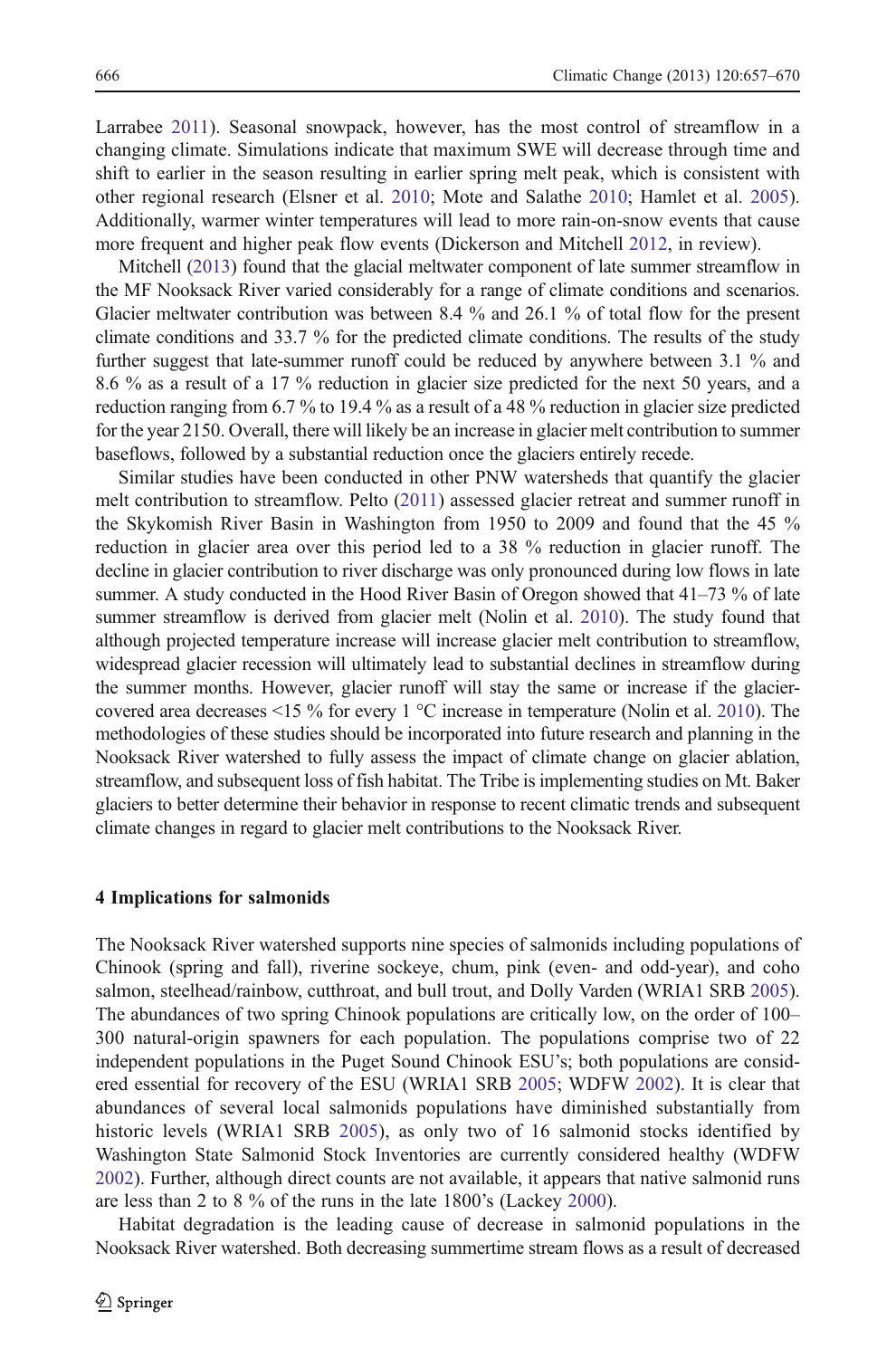glacier melt contribution and increasing stream temperatures with climate change will further reduce habitat and stress salmonids. Low summer flows will cause a lack of deep pools and side channels for thermal refugia, and will cause even further warming of stream temperatures alongside the warming due to increased air temperatures. Periods of high flow due to increased glacier-melt during warm summers will cause increased sediment load (particularly fine sediment), redd scour, and altered stream networks that may disconnect side channels thereby stranding juveniles. Spring Chinook are of particular concern to the Tribe and are especially limited by these factors because they are the most endangered (WRIA1 SRB [2005](#page-13-0)). Predicted decreases in summertime low flows will further reduce available habitat by 10 % for spring Chinook during the summer holding period based on weighted usable area habitat curves presented by WRIA1 ([2000](#page-13-0)). Climate change-induced increases in frequency of rain-on-snow events and intensity of precipitation events during the winter may cause debris-flow events that result in channel and habitat changes that further adversely effect salmonids.

Increased air temperatures as a result of climate change combined with deteriorating riparian cover as a result of land-use will produce higher water temperatures that are lethal to salmonids. Water temperature has already increased alongside population growth in the area, yet climate change has exacerbated this dynamic. High water temperatures during summer represent an important limiting factor for spring Chinook and other salmonids in the Nooksack River watershed, especially in the South Fork of the Nooksack River, which is a Clean Water Act (CWA) Category 5 303(d) listed for high temperatures. High water temperatures in the South Fork frequently exceed optimal temperature ranges and approach lethal limits for salmonids (WRIA1 SRB [2005\)](#page-13-0). Stream temperatures frequently exceed 20 °C, and sometimes exceed 24 °C well in excess of the temperature ranges considered optimal for Chinook incubation (11– 15 °C) and juvenile rearing (14.2 °C –16.8 °C) (Beechie et al. [2012\)](#page-12-0). High temperatures stress holding and spawning fish, and increase susceptibility to disease, which can cause pre-spawn mortality or otherwise reduce reproductive success (WRIA1 SRB [2005](#page-13-0)). Continued increases in stream temperatures and reduced meltwater from glaciers with climate change will further stress all nine species of Nooksack River salmonids during all of their life history stages including migration, holding, spawning, intra-gravel development, rearing, and out-migration (Currence [2013](#page-12-0)). Spring Chinook salmon are especially susceptible to further habitat loss and are particularly important to the Tribe for cultural, subsistence, and commercial uses. Thus extinction of this species is not an option.

Continued increases in heat loading and reduced contribution of snow and ice melt to streams will result in increased water temperatures in the PNW with subsequent impact on aquatic habitats. Statewide, the annual maximum average water temperature will likely raise 1 °C by the 2020s, and 2–5 °C by the 2080s (Mantua et al. [2010](#page-13-0)). These projections suggest that stream temperature will increase at rates 50–100 % faster than recent decades (Mote et al. [2008](#page-13-0); Mantua et al. [2010\)](#page-13-0). According to Poole et al. [\(2001](#page-13-0)) and Mantua et al. [\(2010\)](#page-13-0), stream temperatures in the Nooksack River watershed that are favorable for salmon under the current condition will transition to stressful habitat; and areas that were stressful for salmon will transition to fatal areas. The temperature increases would push temperatures in excess of the optimal and lethal thresholds and the duration of exceedances would likely increase, both of which would pose challenges to the survival and persistence of salmonids. Habitat quality and quantity will continue to decline as summer flows decrease and water temperatures increase, ultimately disrupting the timing of spawning and migration of salmonid species and increasing competition for habitat. As such, reducing the exacerbating effect of human activities and climate change, and implementing effective restoration activities will be fundamental to the survival of salmonids.

Beechie et al. ([2012\)](#page-12-0) have evaluated a menu of restoration techniques in the face of climate change and developed a decision support process for adapting salmon recovery plans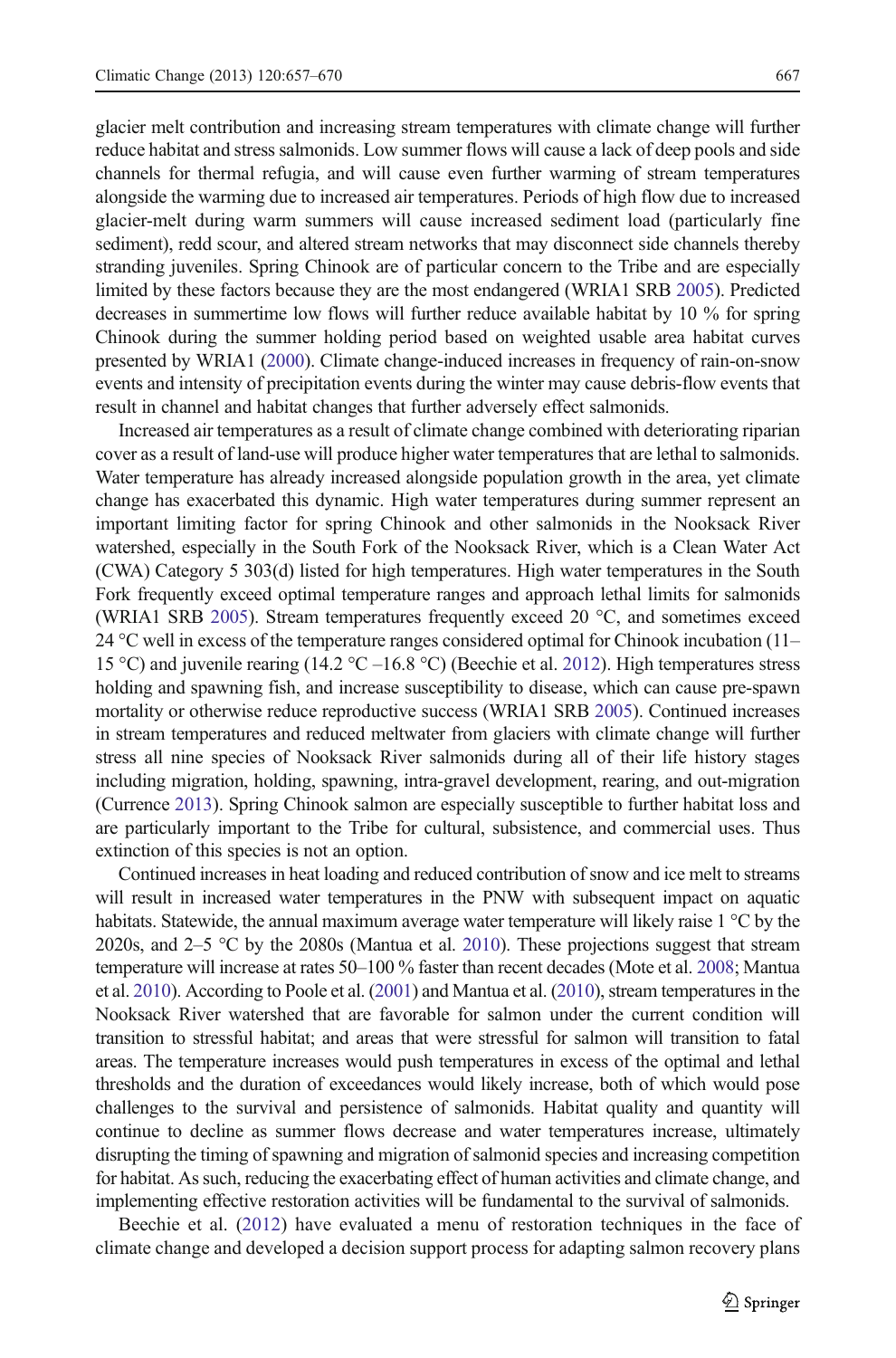that incorporates (1) local habitat factors limiting salmon recovery, (2) scenarios of climate change effects on stream flow and temperature, (3) the ability of restoration actions to ameliorate climate change effects, and (4) the ability of restoration actions to increase habitat diversity and salmon population resilience. They found that restoring floodplain connectivity, restoring stream flow regimes, re-planting deforested riparian zones, and re-aggrading incised channels are most likely to ameliorate stream flow and temperature changes and increase habitat diversity and population resilience. Restoring riparian shading along important salmon-bearing streams will be essential to ameliorating increased stream temperatures since current riparian shading is well below that needed to ameliorate high temperatures (Coe [2001](#page-12-0)). Given that conditions for salmonids in the Nooksack River watershed could transition from favorable to stressful with climate change, as opposed to lethal (Mantua et al. [2010](#page-13-0)), there is a likelihood that restoration actions could increase the probability of salmon survival in the face of climate change. However, planning for such restoration adapted to climate change must occur immediately to have the benefits of restoration in place before climate change has a substantial effect on stream temperature and flows.

Determining which restoration tools are most effective in the face of continued climate change will be essential to effective and successful restoration following a similar approach to Beechie et al. [\(2012](#page-12-0)). Further, climate change is beginning to be considered in temperature TMDLs, such as the South Fork Nooksack River TMDL, but such studies are limited by existing technology and protocol. The EPA and the Tribe (Klein et al. [2013\)](#page-12-0) have initiated a pilot research project that is focused on how to evaluate, design, and implement restoration tools in a temperature TMDL that will address the increase in stream temperatures, loss of glacier melt contributions, decreased baseflows, and increased winter-time flows that adversely affect fish and habitat. This is one of a very few such projects being implemented in the United States. The outputs of the pilot research project will be a set of recommendations that will inform development of the TMDL, and that recommends updates to salmon recovery planning and other land use and restoration planning efforts taking climate change into direct consideration.

# 5 Conclusions

The Nooksack River is fed by snow and glacier melt that provides critical water resources that support Pacific salmonids. Climate trends generally show an increase in temperatures throughout the year and an increase in precipitation during the winter and spring, less overall snow accumulation, earlier snow melt and runoff, and reduced baseflows. There are significant trends in glacier loss at low elevations, with more negative balances for glaciers below 2,100 m. Lower elevation glaciers are at a greater risk of disequilibrium, but higher elevation glaciers, like those on Mt. Baker could theoretically approach equilibrium with current climatic trends. Because of Mt. Baker's unique response to regional climate trends, it is crucial that future investigations focus on higher elevation climate conditions and develop models that will constrain glacier response to future climate scenarios in the Nooksack River basin. This will allow more accurate predictions of reduced stream flows and integrate those effects with increased stream temperatures.

Existing temperatures during the summer and early fall already reach stressful levels for all nine salmonid species in the Nooksack River. With climate change, increased stream temperatures are predicted that could push temperatures to the lethal level for salmonids. Effective watershed restoration will be essential to promote the survival, persistence, and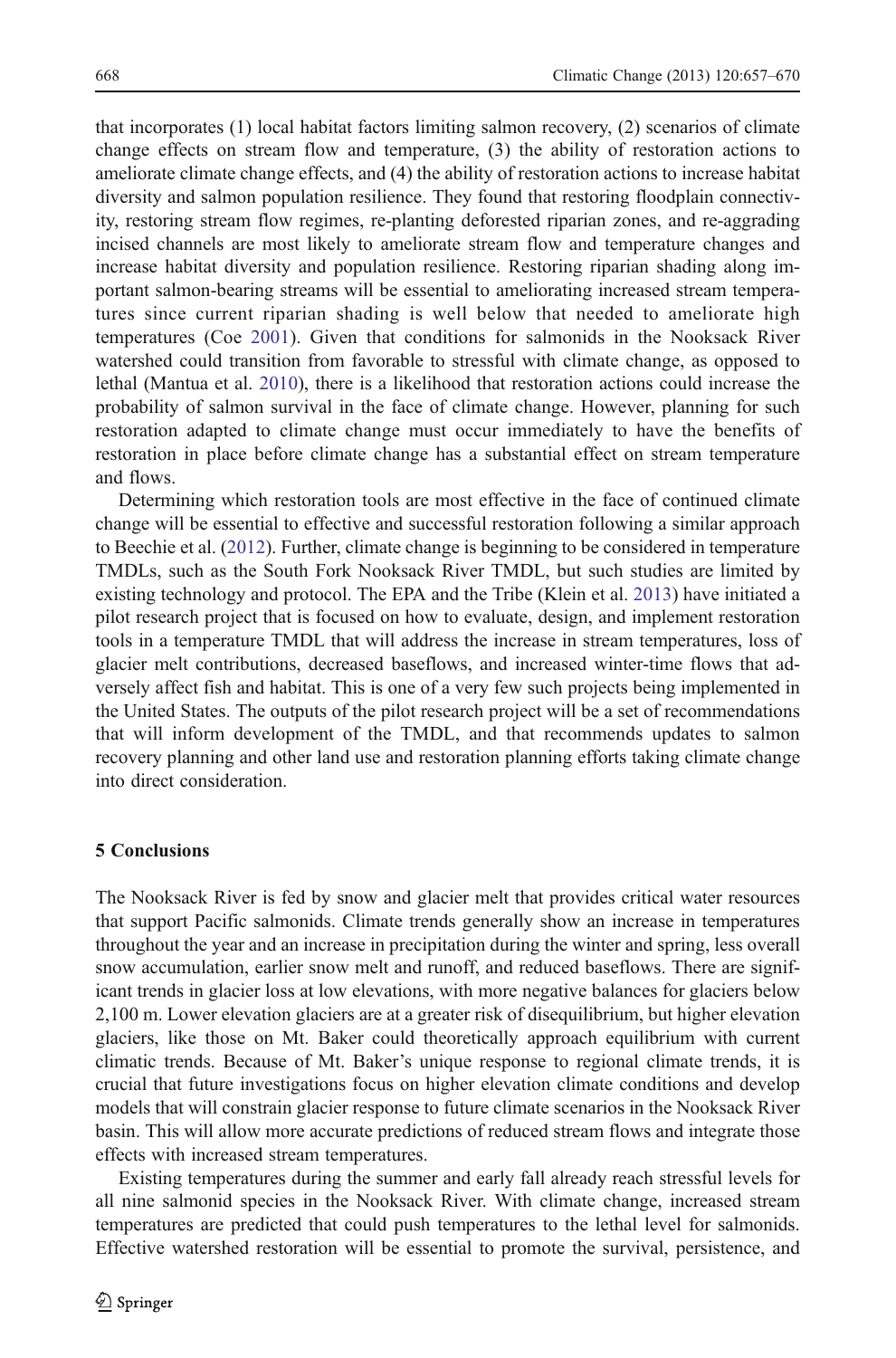<span id="page-12-0"></span>recovery of salmonids in the face of climate change. The most effective watershed restoration tools include: re-establishment of riparian forests, reconnection of floodplains, and reintroduction of large woody debris in the stream that will facilitate resilient channel response to changes in hydrology, sediment input, and temperature brought on by climate change. Such restoration should be implemented as soon as possible so that the effects of such restoration will be in place by time climate change causes challenging conditions for salmon, particularly spring Chinook salmon. Since the Tribe is place-based and cannot relocate to where the salmon will be, the extinction of salmonids from the Nooksack River is unacceptable. The Tribe has been collaboratively working with various governmental agencies and scientists regarding climate change effects on the hydrology of the Nooksack River so that restoration efforts can reduce the chance that continued climate change will cause extinction of salmonids from the Nooksack River.

# **References**

- Bach AJ (2002) Snowshed contributions to the Nooksack River watershed, North Cascades range, Washington. Geogr Rev 92(2):192–212
- Beechie T, Imaki H, Greene J, Wade A, Wu H, Pess G, Roni P, Kimball J, Stanford J, Kiffney P, Mantua N (2012) Restoring salmon habitat for a changing climate. River Res Appl. doi:[10.1002/rra.2590](http://dx.doi.org/10.1002/rra.2590)
- Casola JH, Cuo L, Livneh B, Lettenmaier DP, Stoelinga MT, Mote PW, Wallace JM (2009) Assessing the impacts of global warming on snowpack in the Washington Cascades. J Clim 22:2758–2772
- Coe T (2001) Nooksack River Watershed Riparian Function Assessment. Natural Resources Department, Nooksack Indian Tribe
- Colombi B (2009) Salmon Nation: Climate Change and Tribal Sovereignty. Chapter 9, Anthropology and Climate Change. Edt. Crate and Nuttall, Left Coast Press
- Currence N (2013) Personal communication with O. Grah, Water Resources Program Manager, Nooksack Indian Tribe. Fisheries/Resource Protection Manager, Nooksack Indian Tribe
- Dickerson S, and Mitchell R (2012) (in review). Modeling the effects of climate change projections on streamflow in the Nooksack River basin, northwest Washington. Hydrological Processes
- Dittmer K (2013) Changing streamflow on Columbia basin tribal lands- climate change and salmon. Climate Change. doi:[10.1007/s10584-013-0745-0](http://dx.doi.org/10.1007/s10584-013-0745-0)
- Elsner MM, Cuo L, Voisin N, Deems J, Hamlet AF, Vano JA, Mickelson KEB, Lee SY, Lettenmaier DP (2010) Implications of 21st century climate change for the hydrology of Washington State. Clim Chang 102(1–2):225–260
- Granshaw FD, Fountain AG (2006) Glacier change (1958–1998) in the North Cascades National Park Complex, Washington, USA. J Glaciol 52(177):251–256
- Hamlet AF, Lettenmaier DP (2007) Effects of climate change on hydrology and water resources in the Columbia River basin. J Am Water Resour Assoc (JAWRA) 35(6):1597–1623
- Hamlet AF, Mote PW, Martyn PC, Lettenmaier DP (2005) Effects of temperature and precipitation variability on snowpack trends in the western United States. J Clim 18:4545–4561
- Harper JT (1993) Glacier Terminus Fluctuations on Mount Baker, Washington, USA, 1940–1990, and Climatic Variations. Arct Alp Res 25(4):332–340
- Hoffman MJ, Fountain AG, Achuff JM (2007) 20th-century variations in area of cirque glaciers and glacierets, Rocky Mountain National Park, Colorado, USA. Ann Glaciol 46:349–354
- Isaak DJ, Wollrab S, Horan D, Chandler G (2011) Climate change effects on stream and river temperatures across the northwest U.S. from 1980–2009 and implications for salmonid fishes. Clim Chang. doi[:10.1007/s10584-011-0326-z](http://dx.doi.org/10.1007/s10584-011-0326-z)
- Kaser G, Osmaston HA (2002) Tropical glaciers. Cambridge University Press, Cambridge
- Klein S, Butcher J, Duncan B, Herron H (2013) EPA region 10 climate change and TMDL pilot project research plan. U.S. Environmental Protection Agency, Office of Research and Development, Corvallis, OR. EPA/600/R/13/028
- Lackey R (2000) Restoring wild salmon to the Pacific Northwest: Chasing an illusion? In: Koss P, Katz M (eds) In: What We Don't Know about Pacific Northwest Fish Runs –- An Inquiry into Decision-Making. Portland State University, Portland, pp 91–143, <http://www.epa.gov/wed/pages/staff/lackey/pubs/illusion.htm>